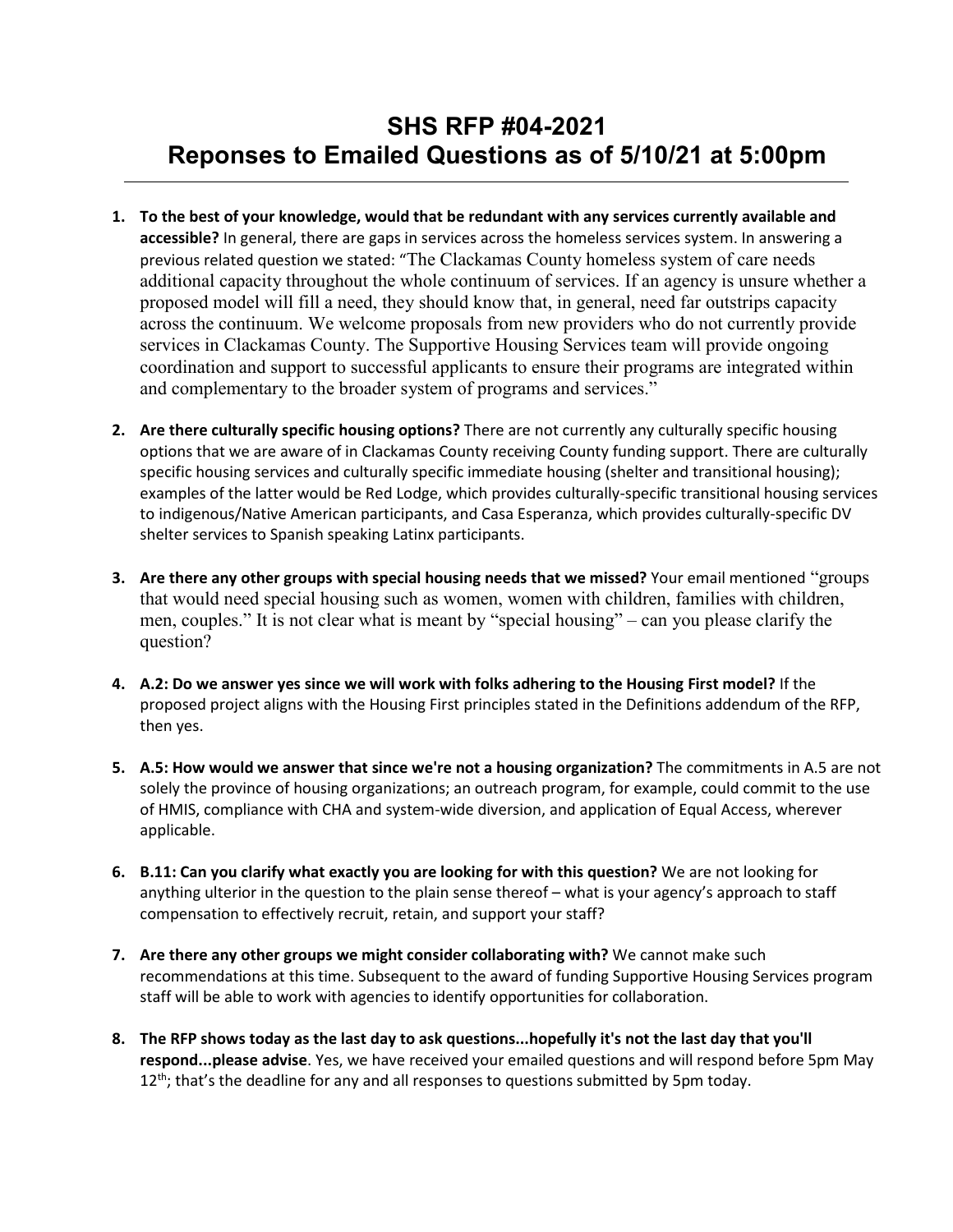- **9. I am currently working on the SHS RFP and I am trying to access ORPIN but I keep getting error messages. Is this the only location where follow up information is being posted?** I had heard today that ORPIN was down. Information is also posted here[: https://www.clackamas.us/housingauthority/bids.html](https://www.clackamas.us/housingauthority/bids.html)
- **10. I noticed that the RFP says we can include a copy of our equity plan - to address question B.4. Can we simply add that to the end of the narrative and letters of reference? Or is there another preferred format for submission that I did not see in the RFP instructions?** There is not a preferred format for the submission of the equity plan. You may add that at the end of the narrative, though keep in mind that the equity plan, wherever and in whatever format provided, counts towards the overall 20-page limit of the submission.
- **11. "We received a notice from the County that two emergency shelters will have a 20% cut in the budget (these are culturally specific and victim service providers). Can we apply for SHS funds to make up this gap? If we can't find a way to cover this gap than these shelters risk maintaining capacity and staying open. It is especially concerning to us to destabilize the very few emergency shelters and culturally specific and victim specific services that we have in this county at the same time we are trying to expand access to shelter and housing. Please confirm that this gap qualifies for SHS funds."** Emergency shelter is an eligible area for submissions under this procurement (under the service component Immediate Housing). As such, your agency can apply for funding for the operation of emergency shelter.
- **12. I did not notice anything in the RFP that indicates that wraparound may already be built into a case management model. Do we need to propose a separate wraparound component, or is it acceptable to fold that into the other two (STRA/RRH/Prevention & Supportive Housing), aligned with our existing approach to services?** Short answer, yes, that is acceptable. Long answer: If the wrap services are provided by the same agency personnel as the STRA/RRH/Prevention and Supportive Services, yes, those services can be described under these two components, respectively. If the wrap services are, so to speak, a different line of business and as such are provided by different agency personnel than the program staff under those two respective program areas, then we recommend describing that part of your proposal under the wrap services component. In other words, if a supportive services case manager is also providing what you would describe as wrap-around supports to their program participants, it's under one umbrella/service component (in this case, Supportive Housing). If the wrap services are provided to the Supportive Housing Services participants by different staff – say, an employment specialist who is not part of the Supportive Housing program staff – then we advise you propose/describe that under a separate wraparound component in your submission.
- **13. I wanted to clarify question E under section A-threshold questions (page 15). E states: Check all commitments your organization will adhere to as program requirements. If not all items are checked above , please explain why in detail. Should this be "below"? Or do we need to explain unchecked service component selection "above"?**
	- ☒ **Commitment to use HMIS, or HMIS comparable database (for domestic violence serviceproviders)**
	- ☒ **Commitment to compliance with CHA assessment and referral system**
	- ☒ **Commitment to compliance with system-wide diversion strategy**
	- ☒ **Commitment to Equal Access (see definition in Addendum – Definitions)**

You are correct, that is a typo that we missed – it should read "if not all items are checked below, please explain why in detail."